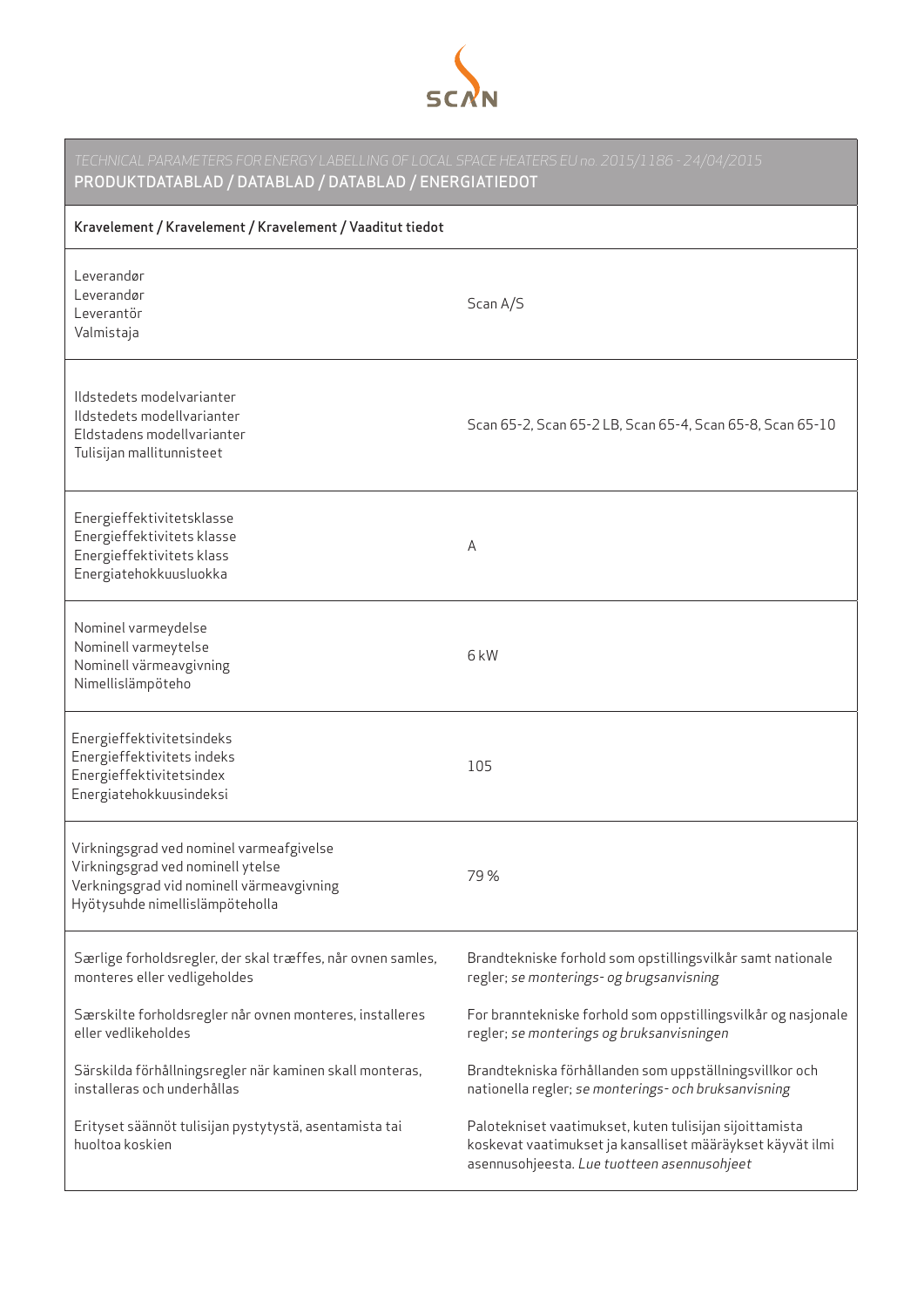

DATASHEET / FICHE TECHNIQUE / FICHA TÉCNICA / SCHEDA DATI / DATASHEET / DATENBLATT

| Requirements / Exigences / Requisitos / Requisiti / Vereisten / Forderungen                                                                                                                                                 |                                                                                                                                                                                                               |  |
|-----------------------------------------------------------------------------------------------------------------------------------------------------------------------------------------------------------------------------|---------------------------------------------------------------------------------------------------------------------------------------------------------------------------------------------------------------|--|
| Supplier<br>Fabricante<br>Fornitore<br>Vereisten<br>Lieferant                                                                                                                                                               | Scan A/S                                                                                                                                                                                                      |  |
| Product models<br>Produits concernés<br>Modelos<br>Modelli<br>Product modellen<br>Varianten der Feuerstelle                                                                                                                 | Scan 65-2, Scan 65-2 LB, Scan 65-4, Scan 65-8, Scan 65-10                                                                                                                                                     |  |
| Energy efficiency class<br>Classe énergétique<br>Clase de eficiencia energética<br>Classe energetica<br>Energie efficiëncy klasse<br>Energieeffizienz-Klasse                                                                | А                                                                                                                                                                                                             |  |
| Direct heat output<br>Puissance réelle de sortie<br>Potencia calorifica emitida<br>Emissione di calore diretta<br>Directe warmte afgifte<br>Nennwärmeleistung                                                               | 6 <sub>k</sub> W                                                                                                                                                                                              |  |
| Energy efficiency index<br>Index de rendement énérgétique<br>Índice de eficiencia energetica<br>Indice di efficienza energetica<br>Energie efficiëncy index<br>EnergieeffizienzIndex                                        | 105                                                                                                                                                                                                           |  |
| Efficiency at nominal heat output<br>Rendement à puissance nominale<br>Eficiencia al rendimiento nominal<br>Efficienza alla potenza nominale<br>Efficiency bij nominale warmte afgifte<br>Wirkungsgrad bei Nennheizleistung | 79%                                                                                                                                                                                                           |  |
| Any specific precautions that shall be taken when the<br>local space heater is assembled installed or maintained                                                                                                            | Fire safety precautions such as safety distances when installing,<br>national standards, local codes and regulations.<br>See the Instructions manual                                                          |  |
| Toutes les précautions spécifiques doivent être prises<br>lors de l'assemblage, l'installation ou l'entretien de l'appareil                                                                                                 | Les précautions d'incendie telles que les distances de sécurité<br>lors de l'installation, le suivi des normes, les codes locaux et les<br>règlementations nationales. Veuillez lire le manuel d'installation |  |
| Cualquier precaución específica que deba tenerse en cuenta<br>durante el montaje, instalación o mantenimiento del equipo de<br>calefacción                                                                                  | Precauciones frente a incendios como distancia de seguridad<br>en la instalación, estándares nacionales, códigos locales y<br>reglamentos. Lea el manual de instalación                                       |  |
| Precauzioni specifiche da prendere quando il riscaldatore<br>viene assemblato, installato o mantenuto in uno spazio                                                                                                         | Precauzioni per la sicurezza antincendio come le distanze di<br>sicurezza durante l'installazione, le normative nazionali e locali.<br>Leggere il manual                                                      |  |
| Eventuele specifieke voorzorgsmaatregelen die worden<br>genomen wanneer de plaatselijke ruimteverwarming<br>wordt gemonteerd, geïnstalleerd of onderhouden                                                                  | Brandveiligheidsmaatregelen, zoals veiligheidsafstanden bij<br>installatie, nationale normen, lokale codes en voorschriften.<br>Lees de installatiehandleiding                                                |  |
| Besondere Maßnahmen bei Montierung, Installation<br>und Wartung                                                                                                                                                             | Für brenntechnische Verhältnisse, wie z.B. Aufstellbedingungen<br>und nationale Forderungen. Siehe die Montage- und Bedienungs-<br>anleitung                                                                  |  |